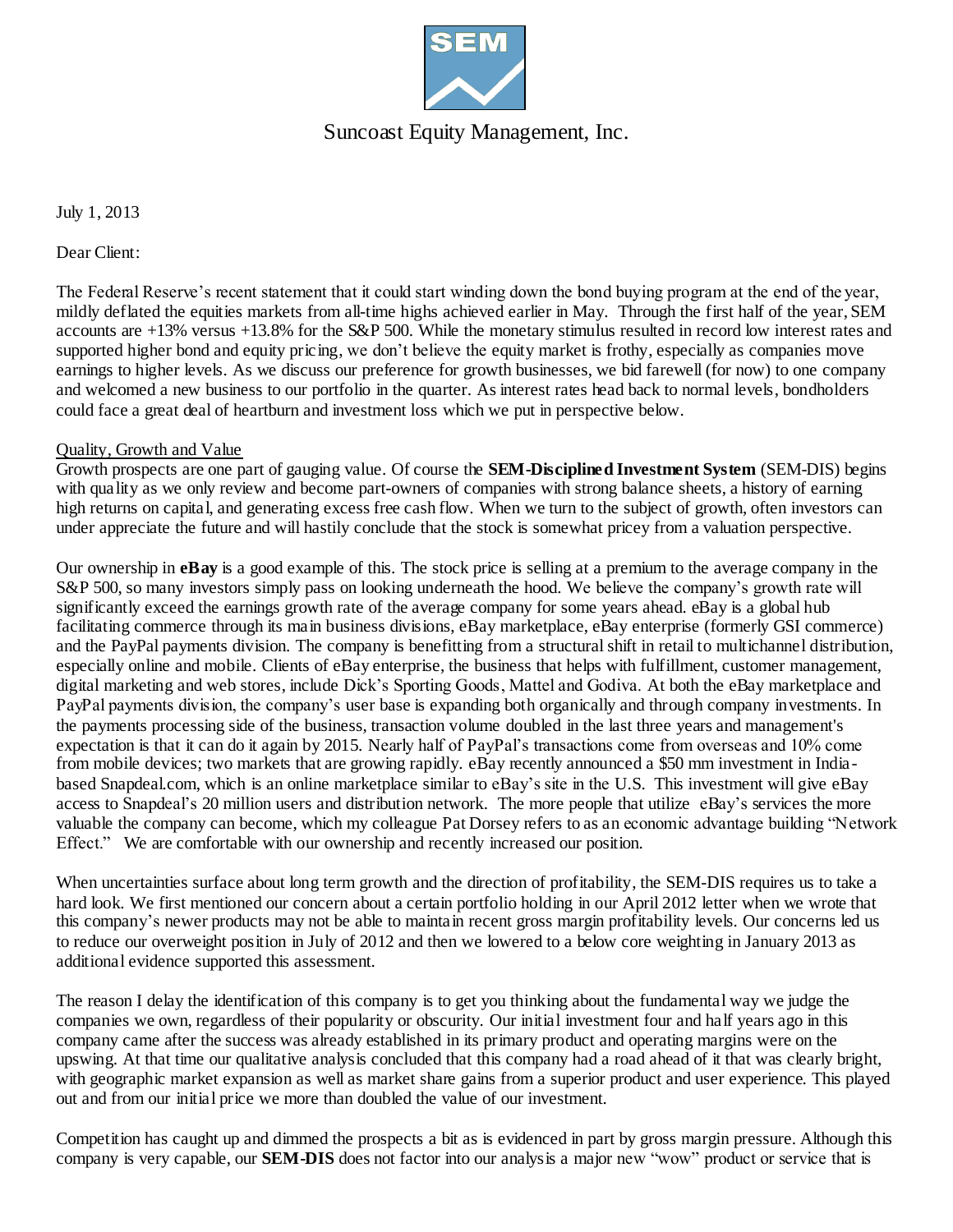not quantifiable at present. This particular company has a very strong customer base with over 300 mm users and it has strong revenue growth on the services side of the business. However, this high growth services area of the business, representing 10% of company revenues, is not large enough at present to offset the products side of the business that is facing the pressure on margins and bumpy demand trends.

We sold our smaller remaining position in **Apple** (AAPL) in June but we will keep a close eye on business developments for this company. We took extra space to share our thoughts on AAPL because it is a very popular holding and is talked about on CNBC and covered in the newspaper almost daily. For many of us, including myself, it is a product and service we use throughout the day and it remains a very strong company financially. Take the name away, replace AAPL with XYZ, and if you reread the above few paragraphs you can see why the **SEM-DIS** calls for us to disengage at this time.

In our twenty plus years of experience managing client assets, we have sold a company from the portfolio and bought it back later on when it became clear the prospects improved, even if it cost us more. If AAPL can stabilize or improve its gross margins and reestablish positive earnings growth, we could become owners once again. This company is inexpensive based on its current earnings level and a demonstration of stable to positive trends could cause the stock price to rise, perhaps significantly. **SEM-DIS**, which has produced long term market beating results, favors companies that have a clear near-term and long-term path of intrinsic value growth which is lacking at present in this company.

**PetSmart** (PETM) is a new addition to the portfolio. PETM is the nation's largest specialty retailer of pet foods and supplies with about 1280 locations. The company also provides a host of services including grooming, veterinary (at over 800 of its retail locations), PetsHotels (at 200 locations) and adoption. PETM dominates the specialty retail channel with a 40% share, twice the size of runner-up privately held Petco. We believe growth will continue as the store locations continue to be not just places to pick up supplies, but a destination for pet owners to meet. The company is experimenting with smaller store sizes which put them within closer reach of its customers. PETM is also benefitting from the "humanization" of pets and the shift of owners buying organic foods and healthier based supplies.

#### Look Out Below

Fed Chairman Bernanke's motion signals that we are likely at the end of three-decade long decline in interest rates. Consider that in 1981 the three-month Treasury bill was 17% and today it is basically 0%. A lot of longer-term bonds have been sold recently at very low fixed rates. Nike and technology companies Apple and Microsoft issued ten-year bonds in April and May at a 2.3% - 2.4% and thirty-year debt at 3.6% - 3.9% yield range.

The owners of these bonds face at a minimum the risk that the return they earn will not keep up with inflation. The worst could come if they need to sell those bonds before maturity arises. When interest rates rise, fixed rate bonds can lose significant principal value. A one-percentage point rise in yield for a 30-year bond today will reduce its price by more than 15%; a three-point increase in yield will hammer the price down about 40%. Apple sold the bonds in early May and by the first week of June bondholders were staring at a 10% price decline to \$900 from \$1,000 per bond; a loss of three years' worth of coupon income.

### Summer-Time

The Fed has been very transparent that reduced monetary stimulus would occur when the economy is improving so this news is neither positive nor negative. As long as we have a growing economy, increasing corporate profits and a relatively strong U.S. dollar, gradually rising rates are acceptable, especially if the interest rate on the 10-year Treasury settles in at a level about two percentage points above inflation, which is currently tracking about 1.5%-2%. We believe that equity valuations are reasonable and in particular believe our individually selected portfolio holdings are attractive since our overall earnings growth rate potential is well above the average business. We still believe individual security selection is the key to long term outperformance.

Best wishes for a terrific summer and thanks for your continued confidence. As always, we will be working hard to preserve and grow your capital. We welcome your call anytime.

Sincerely,

Donald R. Jowdy President